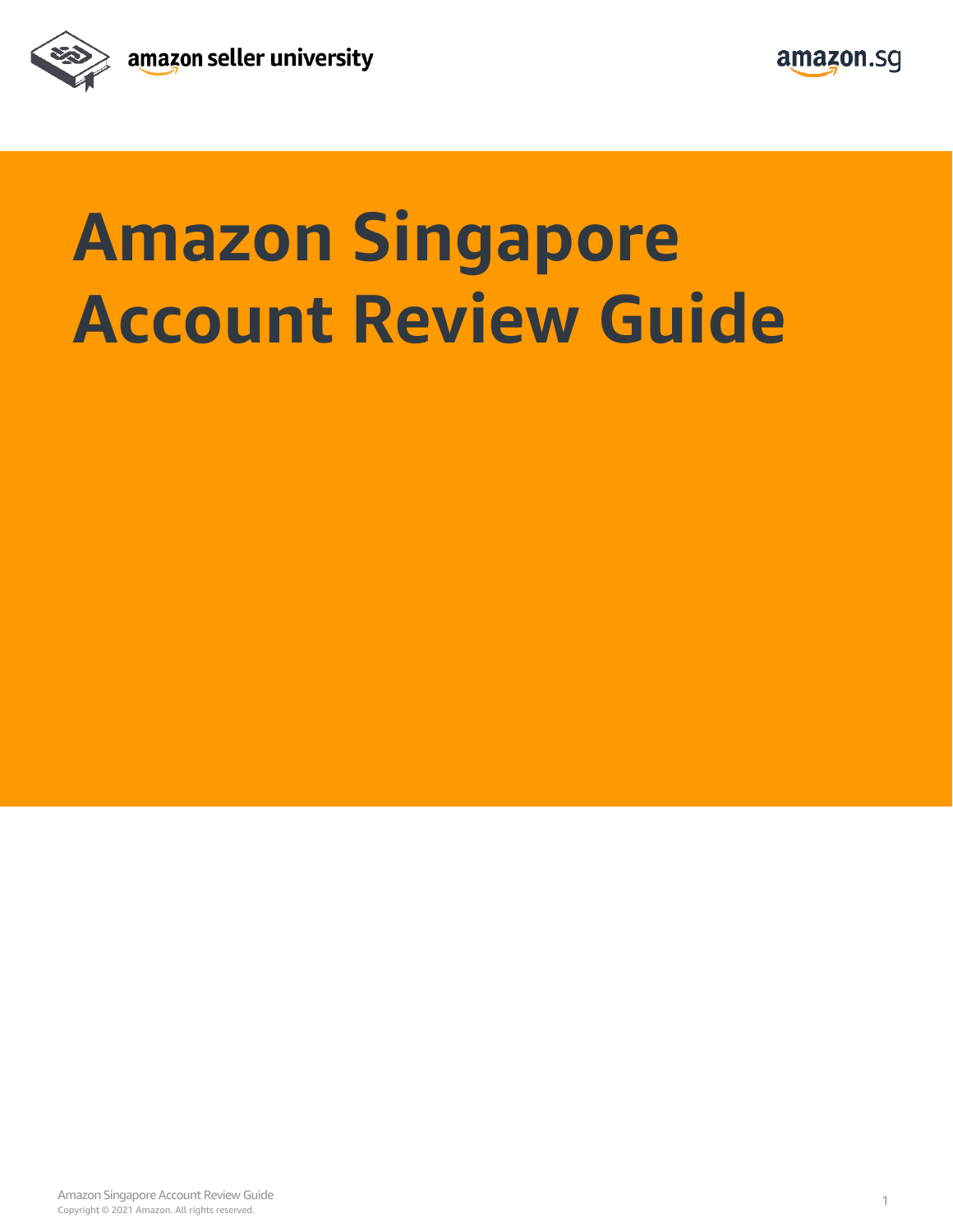# **Post-registration Account Review**

This chapter deals with questions commonly encountered after registration and solutions.

| 1.2 Preparations before making appeal manufactured continuum contractors and preparations before making appeal      | 29  |
|---------------------------------------------------------------------------------------------------------------------|-----|
| 1.3 Submission of materials for appeal material contracts and all the submission of materials for appeal materials. | -34 |
| 1.4 After appeal minimum minimum minimum minimum minimum 37                                                         |     |
|                                                                                                                     | 38  |
|                                                                                                                     | 40  |

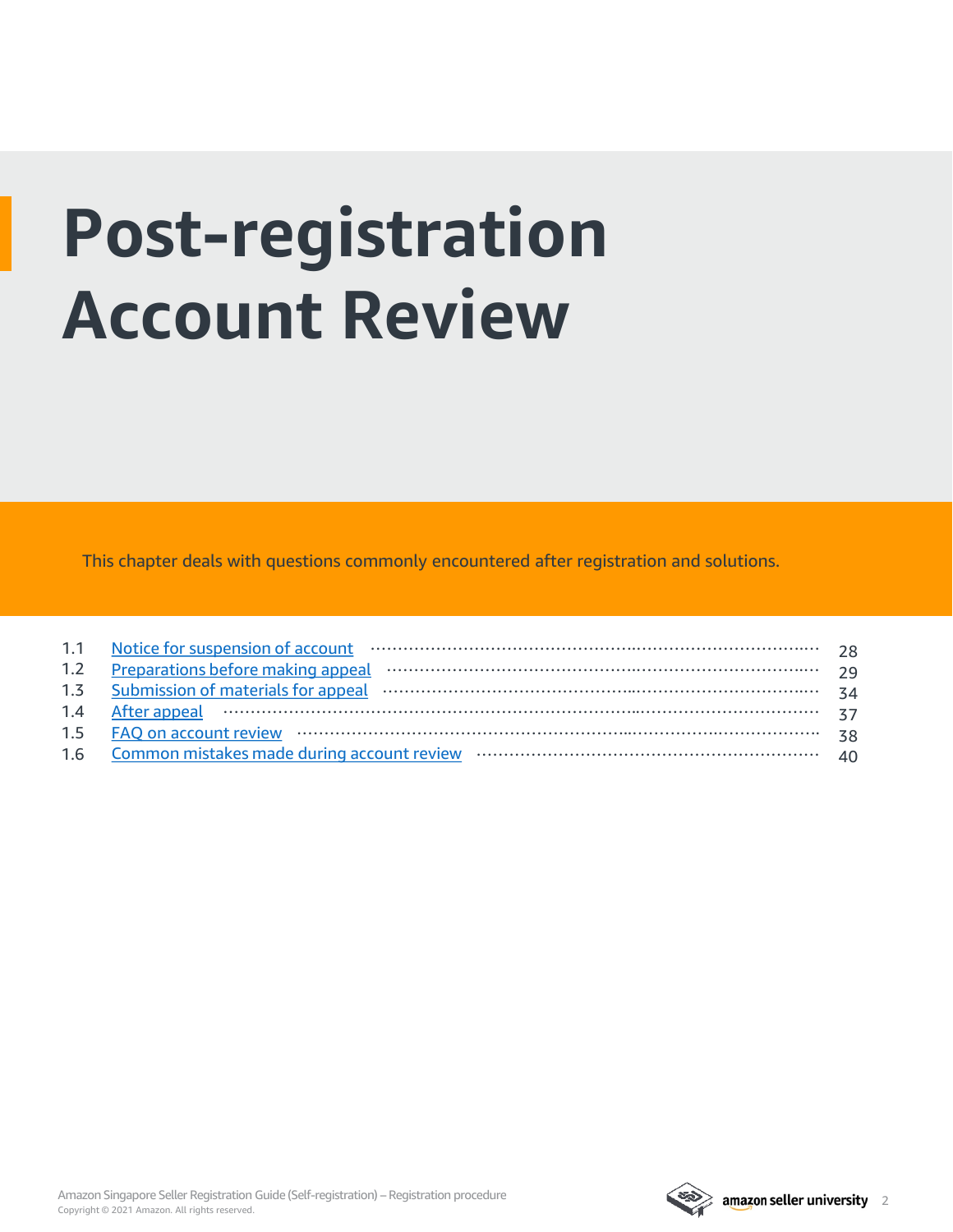<span id="page-2-0"></span>In accordance with section 3 of the [Amazon Business Solutions Agreement](https://sellercentral.amazon.sg/gp/help/external/G1791), Amazon may suspend some Sellers accounts and request for more information at any time after seller's registration completion, in order to maintain a trustworthy Store for buyers and Sellers. If your account is suspended, you can provide the required information to reactivate your account by following the guidelines below.

## **5.1 Notice for suspension of account**

You will know if your account has been suspended if you received a performance notice via email or if you see an alert on your [Seller Central](http://www.sellercentral.amazon.sg/) home page (refer screenshot reference below):



In such a case Amazon will request for the following to validate the information provided during registration:

- **Utility Bill**
- **Business License (if applicable)**
- **Ensure your credit card** provided in Seller Central **is valid and chargeable.**

Learn how to **prepare the required documents** and **submission steps** to successfully reactivate your account in the next pages.

**Commonly asked question: Do I need to submit business license? Are credit card statements required?** If the reply that you receive expressly states that such information is required, please provide it accordingly. Otherwise, such documents are not essential.

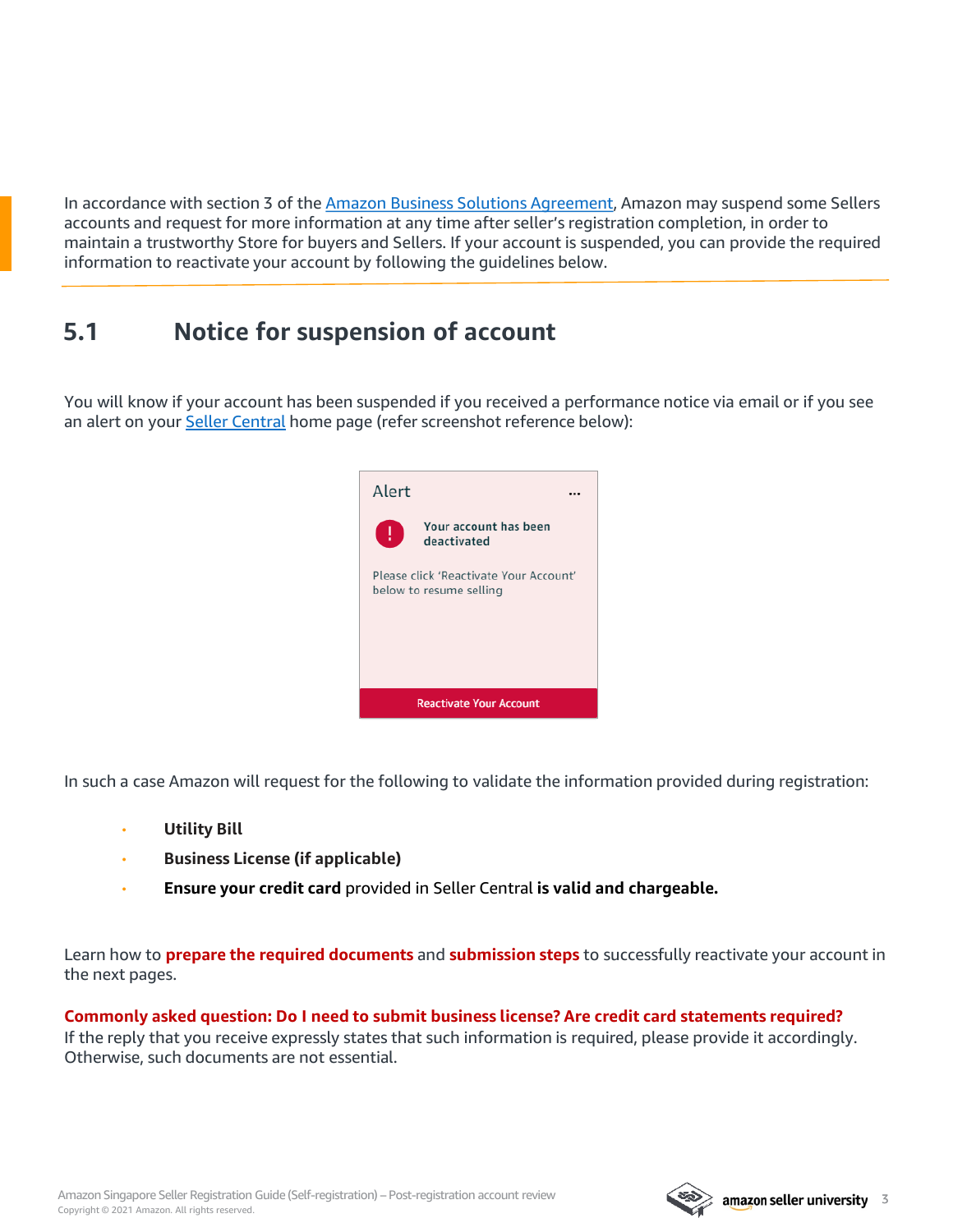- <span id="page-3-0"></span>**1. Check that your credit card information is valid, not expired and charges can be deducted from the account in the following steps:**
- Log in to Seller Central, click on 'Settings' at top right corner and select 'Account Info'



• Under Payment Information, click 'Charge Method' to view your submitted credit card.

| <b>Payment Information</b>           |                      |
|--------------------------------------|----------------------|
| <b>Bank Account Information</b>      | <b>Charge Method</b> |
| <b>Charge Method for Advertising</b> |                      |

• Check that the credit card you provided is valid, not expired and charges can be deducted from the account. If the credit card is not valid, click 'Add new charge method' or 'Replace Charge Method' to add/ replace a valid credit card:

| <b>Charge Methods</b>                                                       |                                                                          | <b>Account Info</b>                        |
|-----------------------------------------------------------------------------|--------------------------------------------------------------------------|--------------------------------------------|
|                                                                             |                                                                          | Add new charge method Manage Charge Method |
| <b>CREDIT CARD</b><br><b>VISA</b> ending in<br><b>Replace Charge Method</b> | <b>EXPIRES ON</b><br><b>CARD HOLDER'S NAME</b><br><b>BILLING ADDRESS</b> | <b>ASSIGNED MARKETPLACES</b><br>Amazon.sg  |

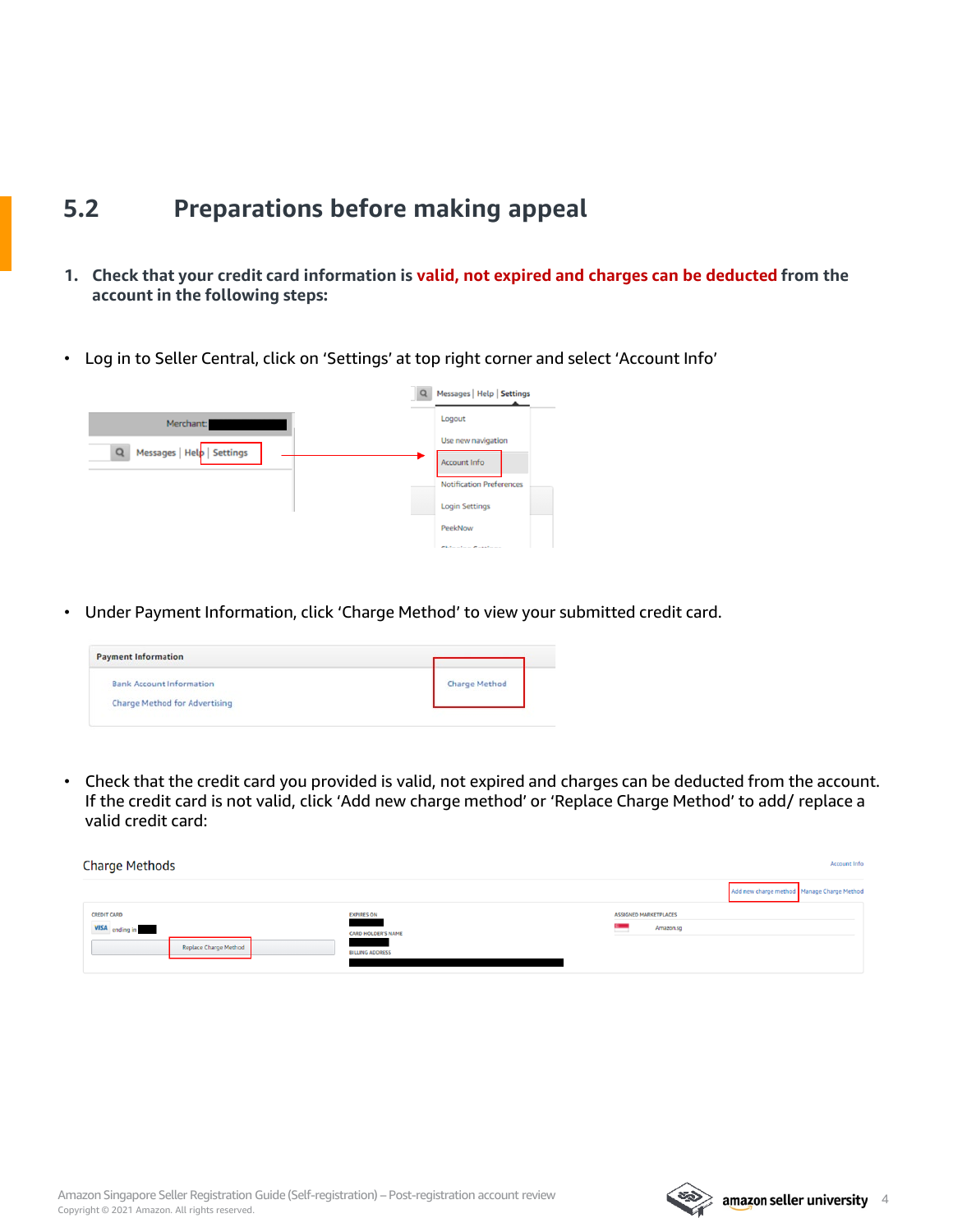#### **2. Prepare Utility Bill and ensure they meet these criteria for a successful appeal**

- Only these Utility Bills are acceptable: Electricity/ Water/ Gas/ Mobile Phone/ Fixed-line Phone/ Internet
- Clear and **colored** copy
- **Screenshots are not accepted**
- Include **ALL pages** in a single document
- Document must be in **pdf, .png, or .jpeg format**. **Word document or excel documents are not accepted**.
- Document must be in our **supported languages**: English, Arabic, simplified Chinese, Dutch, French, German, Hindi, Italian, Japanese, Korean, Polish, Portuguese, Spanish, Tamil, Thai, Turkish, and Vietnamese. If the documents are not in one of the supported languages, you must submit a **notarized translation** into one of the supported languages along with the original document.
- Must be **issued within the past 90 days**
- Document must be **authentic and unaltered** and display the required information.
- Your Utility Bill must have a **name and address that matches** with the name and address on your '**Business Address'** in your Seller Central.

#### **How to check if the name and address on your Utility Bill matches your 'Business Address' on Seller Central:**

• Log in to Seller Central, click on 'Settings' at top right corner and select 'Account Info'



• Under Business Information, click 'Business Address':

| <b>Business Information</b>                |                                     |
|--------------------------------------------|-------------------------------------|
| <b>Business Address</b>                    | Language for feed processing report |
| <b>Legal Entity</b><br><b>Display Name</b> | Merchant Token                      |

• Check that the **name** and **address** on your utility bill is an **exact match** with the **name** and **address** on your **'Business Address'** in Seller Central. **If not, please add a new business address and name that matches** the name and address on your utility bill:

| <b>Business Address</b><br>Account Info                       |                                                                                                                          |  |  |
|---------------------------------------------------------------|--------------------------------------------------------------------------------------------------------------------------|--|--|
|                                                               | Your registered business address will be displayed on your public seller profile page. For more information, click here. |  |  |
| <b>Current Business Address</b>                               |                                                                                                                          |  |  |
| John Tan                                                      | Matches name and address on your utility bill?                                                                           |  |  |
| 123 Canterbury Lane #12-34<br>Singapore 123456<br>+6581739507 |                                                                                                                          |  |  |
| Add a new address<br>Select an address                        | Add an new name and address that matches your utility bill                                                               |  |  |

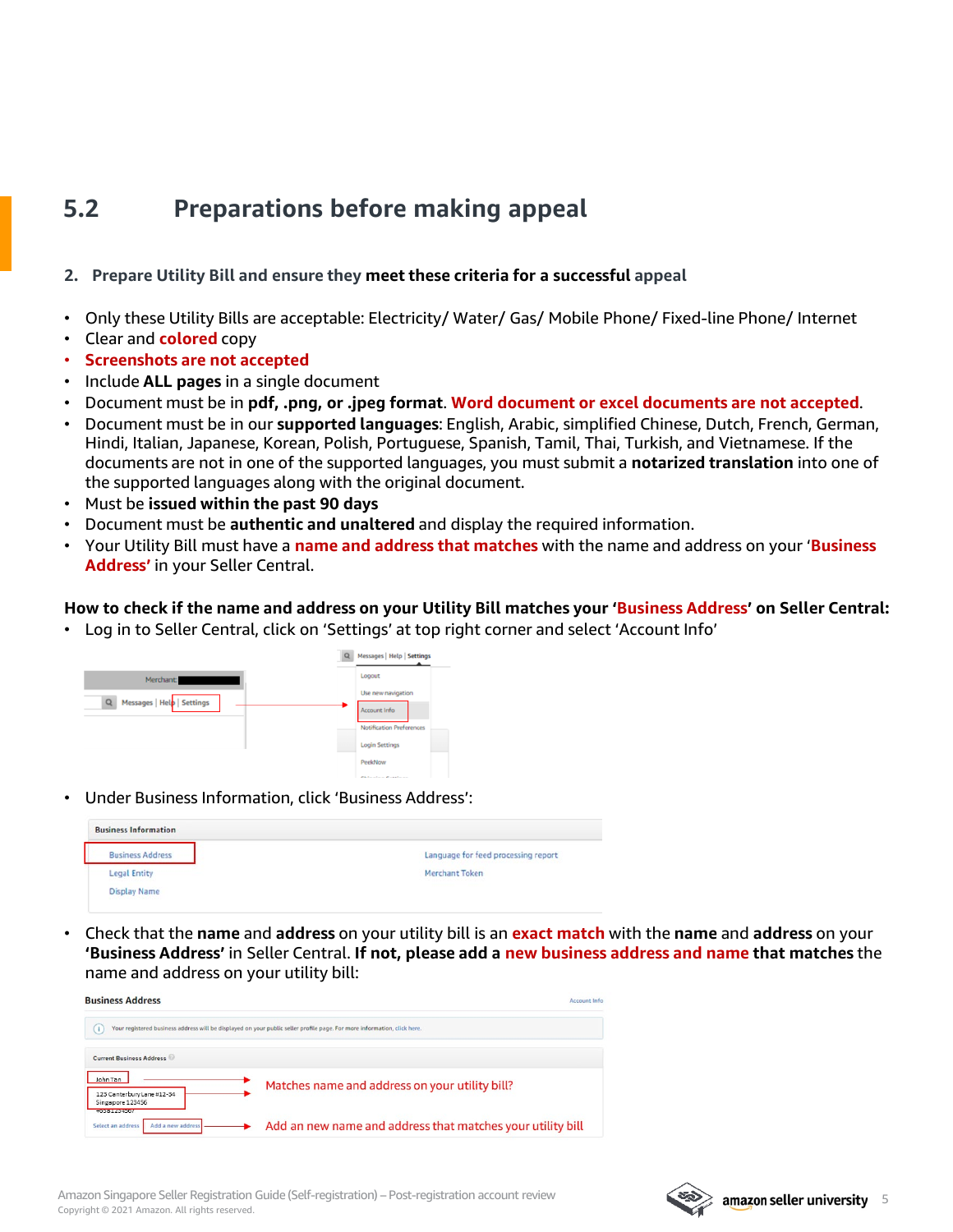**Note:** If your utility bill is **under another person/ entity name**, do submit additional documents to **prove the relationship**:





- $\checkmark$  If your utility bill is under **your parents' name**, you will need to submit **your parents' passport details** and **your Birth Certificate** to prove the relationship.
- $\checkmark$  If your utility bill is under **your spouse's name**, you will need to submit **your spouse's passport details** and **your Marriage Certificate** to prove the relationship.
- $\checkmark$  If your utility bill is under **your landlord's name**, you will need to submit **your landlord's passport details** and **your Landlord-Tenant Agreement** to prove the relationship.
- $\checkmark$  If your utility bill is under your corporation's name, you will need to submit your **Business License** to prove the relationship (see below for Business License requirements).**How to check if your Utility Bill matches your information on Seller Central:**

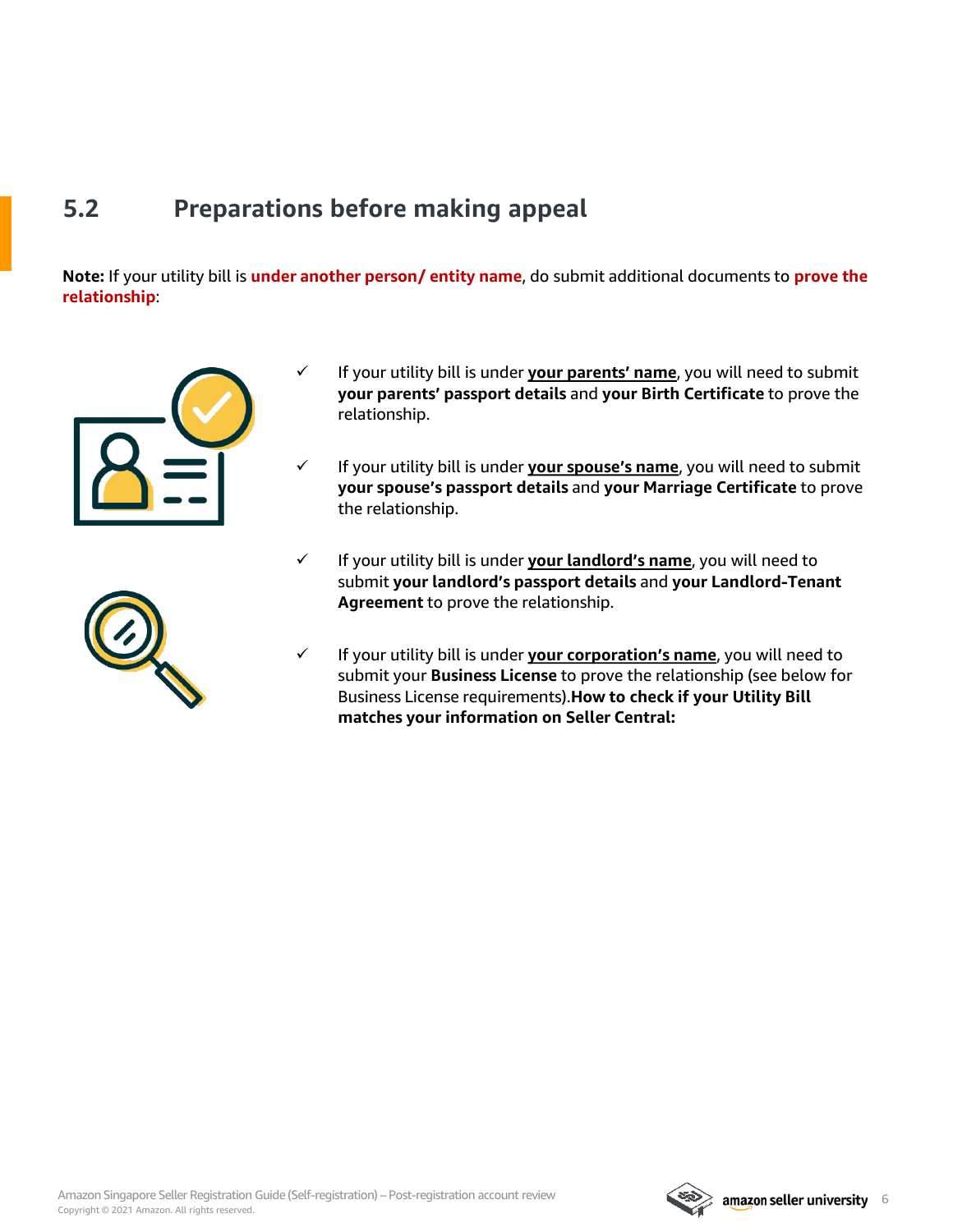- **2. Prepare your Business License and ensure it meets the following criteria (only if requested by Amazon):**
- Clear and **colored** copy
- **Screenshots are not accepted**
- Include **ALL pages** in a single document
- Document must be in **pdf, .png, or .jpeg format**. **Word document or excel documents are not accepted**.
- Document must be in our **supported languages**: English, Arabic, simplified Chinese, Dutch, French, German, Hindi, Italian, Japanese, Korean, Polish, Portuguese, Spanish, Tamil, Thai, Turkish, and Vietnamese. If the documents are not in one of the supported languages, you must submit a **notarized translation** into one of the supported languages along with the original document.
- Must be **issued within the past 90 days**
- Document must be **authentic and unaltered** and display the required information.
- Your Business License must have a **name that matches with the name on your 'Legal Business Name',** and an **address that matches with the address on your 'Business Address'** in your Seller Central.

#### **How to check if your Business License matches your 'Legal Entity':**

• Log in to Seller Central, click on 'Settings' at top right corner and select 'Account Info'



• Under Business Information, click 'Legal Entity':

| <b>Business Information</b> |  |  |
|-----------------------------|--|--|
| <b>Business Address</b>     |  |  |
| <b>Legal Entity</b>         |  |  |
| <b>Display Name</b>         |  |  |

• Check that the name on your Business License is an **exact match** with the name on your '**Legal Entity**' in Seller Central. If not, please **update the name** as required:

| <b>Legal Entity</b>                                                                                             |        | <b>Account Info</b> |
|-----------------------------------------------------------------------------------------------------------------|--------|---------------------|
| Legal business name *                                                                                           |        |                     |
| For companies, legal name is the name your business is<br>registered under. For individuals, this is your name. |        |                     |
| Back                                                                                                            | Update |                     |
|                                                                                                                 |        |                     |

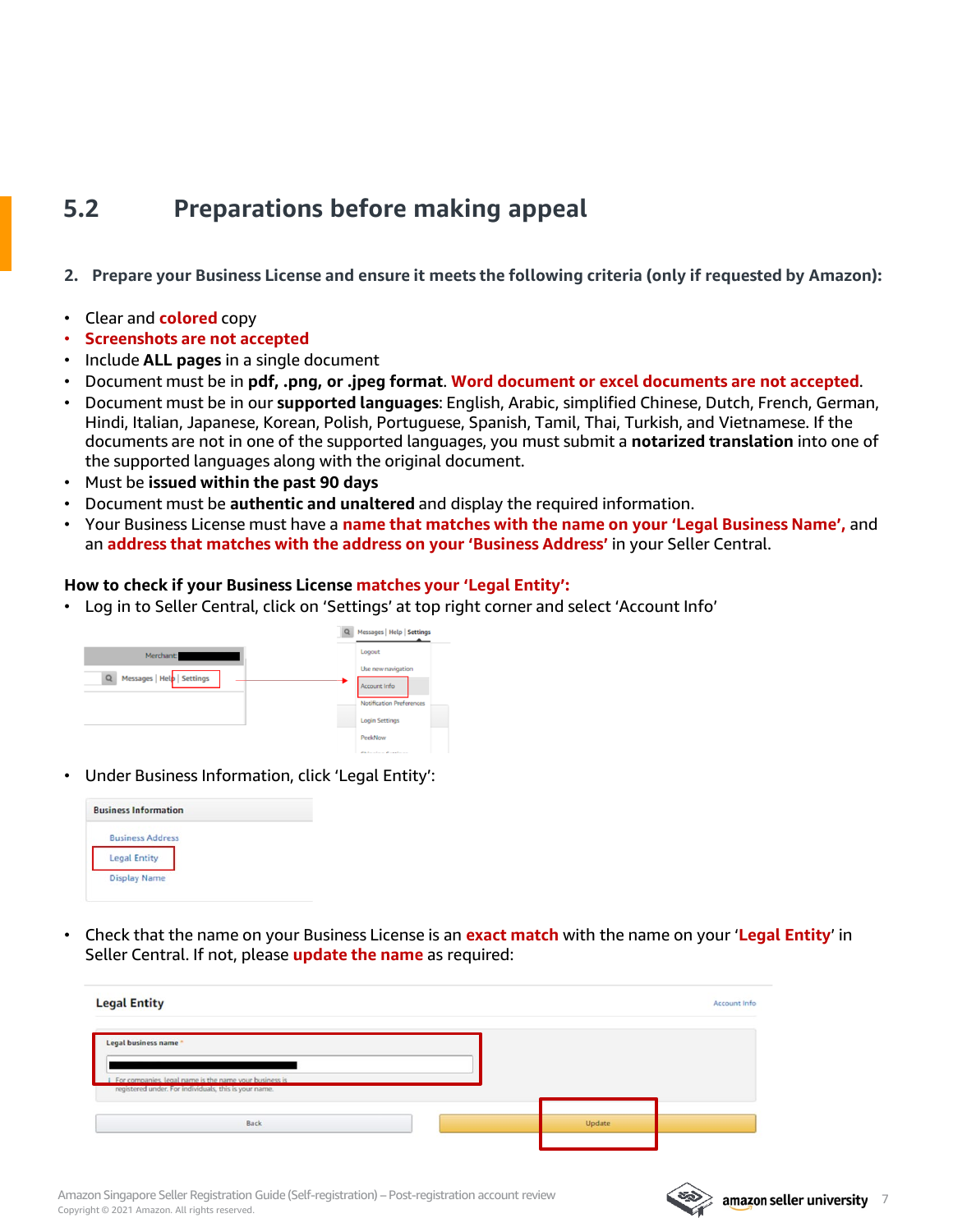#### <span id="page-7-0"></span>**How to check if your Business License matches your 'Business Address':**

• Log in to Seller Central, click on 'Settings' at top right corner and select 'Account Info'

|                                        | $\Omega$ | Messages   Help   Settings      |
|----------------------------------------|----------|---------------------------------|
| Merchant:                              |          | Logout                          |
|                                        |          | Use new navigation              |
| Messages   Help   Settings<br>$\alpha$ |          | Account Info                    |
|                                        |          | <b>Notification Preferences</b> |
|                                        |          | <b>Login Settings</b>           |
|                                        |          | PeekNow                         |

• Under Business Information, click 'Legal Entity':

| <b>Business Address</b> | Language for feed processing report        |
|-------------------------|--------------------------------------------|
| <b>Legal Entity</b>     | Merchant Token<br>이 그는 동생을 받아 보니 사람이 되었어요? |
| <b>Display Name</b>     | ______                                     |

• Check that the address on your Business License is an **exact match** with the address on your '**Business Address**' in Seller Central. If not, please add a **new business address** that matches the address on your Business License.



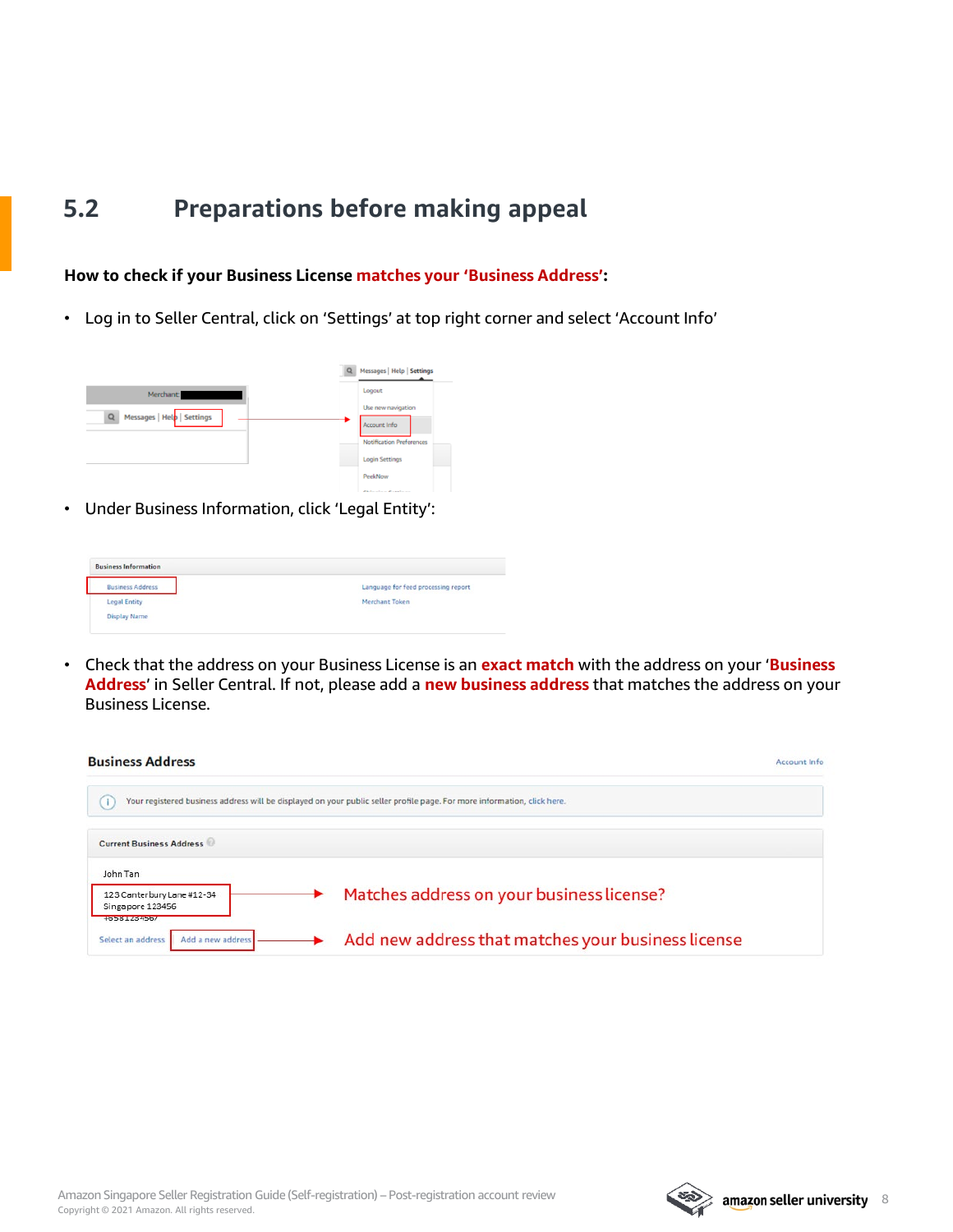## <span id="page-8-0"></span>**5.3 Submission of materials for appeal**

#### **Appeal Path 1 (if this is your first appeal):**

1) Go to **Account Health page**. You will see a notification banner at the top of the page that says "Your account has been deactivated." Click on "Reactivate your account".

**O** Your account has been deactivated.

Reactivate your account

- 2) Upload the following documents that you have prepared:
	- **Utility Bill**
	- **Business License (only if applicable or requested by Amazon)**
	- **Any other relevant supporting documents (if any)**
- 3) Read and confirm by ticking against the checkboxes and proceed to click Submit to appeal for reactivation

| Reactivate your account                                                                                                                                                                                                                                                                                                                     |  |  |  |
|---------------------------------------------------------------------------------------------------------------------------------------------------------------------------------------------------------------------------------------------------------------------------------------------------------------------------------------------|--|--|--|
| To reactivate your account please provide the documents listed below. You<br>can upload up to 10 files that total a max file submission of 10MB.<br>• A bill that is dated within the last 90 days for piped or natural gas,<br>electricity, water or internet service with name and address visible.<br>• Business license (if applicable) |  |  |  |
| Add documents                                                                                                                                                                                                                                                                                                                               |  |  |  |
| Drag files here or select file.<br>Accepted file types: Image (jpeg, gif, tiff, png), Document (pdf, docx, txt),<br>Spreadsheet (xlsx, csv), Email (eml). Max size per file is 10MB, max total<br>size per submission is 10MB.                                                                                                              |  |  |  |
| Please confirm that the following statements regarding your appeal<br>submission are true by selecting the checkbox next to the statement.<br>The bill is dated within last 90 days and all pages of the bill are<br>present.                                                                                                               |  |  |  |
| The documents provided are authentic and unaltered.<br>There is valid, chargeable credit card on file.                                                                                                                                                                                                                                      |  |  |  |
|                                                                                                                                                                                                                                                                                                                                             |  |  |  |

Copyright © 2021 Amazon. All rights reserved. Amazon Singapore Seller Registration Guide (Self-registration) – Post-registration account review



Submit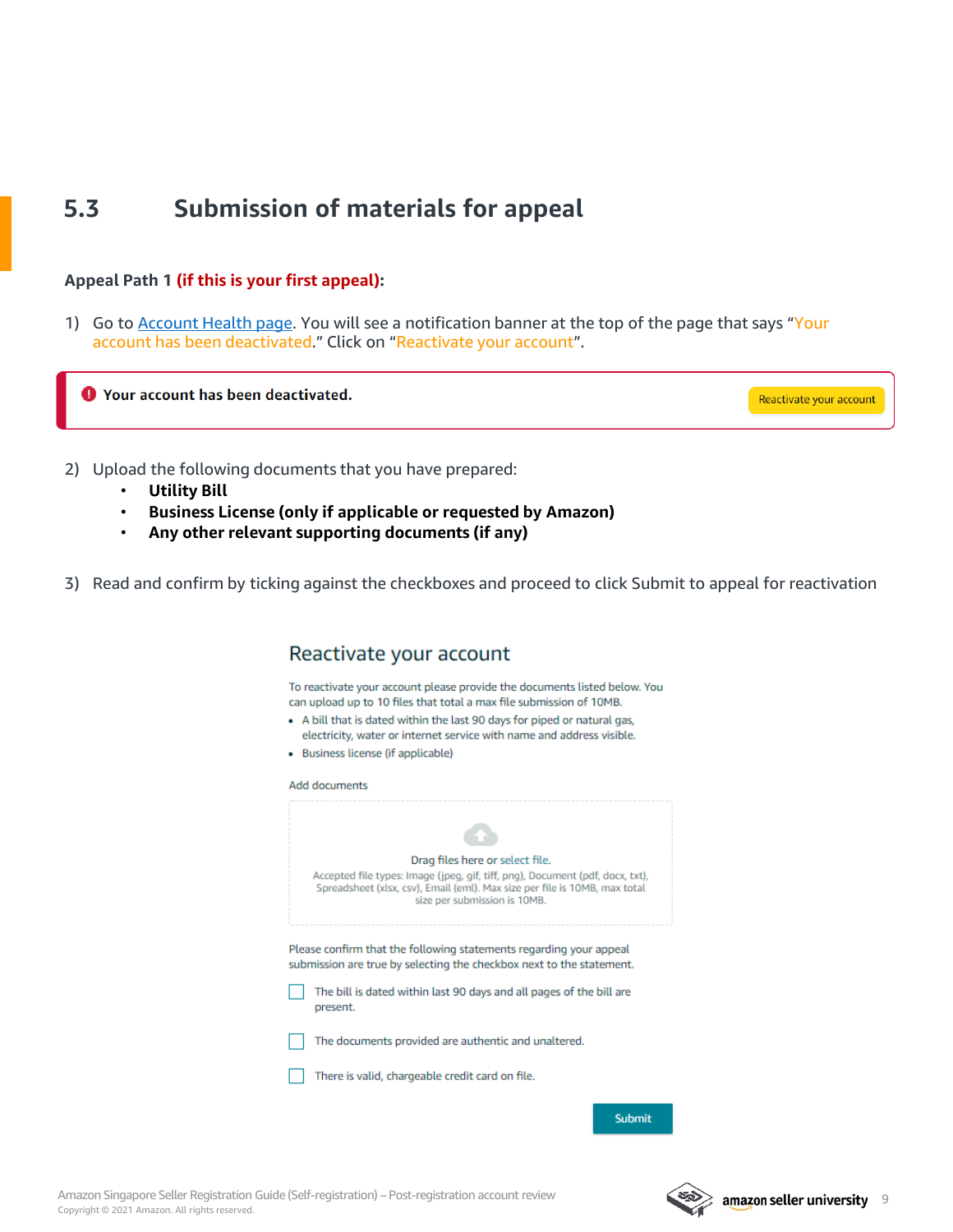## **5.3 Submission of materials for appeal**

#### **Appeal Path 2 (if this is not your first appeal):**

1) Go to [Account Health page.](https://sellercentral.amazon.sg/performance/dashboard) You will see a notification banner at the top of the page that says "Your account has been deactivated." Click on "View appeal".

| `Your account has been deactivated. |  |
|-------------------------------------|--|
|-------------------------------------|--|

- 2) You will see Amazon's response on the reason why your previous appeal was unsuccessful (see below [screenshot\). Please read carefully to understand why the document verification failed and](#page-3-0) **prepare your documents that meet these requirements.**
- 3) After you have prepared the valid documents, click "Submit Additional information"

#### Reactivate your account

#### **Next Steps**

- . If Amazon has responded to your appeal, you can submit additional information below.
- Check Performance Notifications for more information on your submission.



We have reviewed the document(s) you recently provided but do not have enough information to reactivate your seller account at this time. We were unable to verify the document(s) you provided because the address & name on the document(s) does not match that entered in Seller Central. During our review, you will not be able to sell on Amazon. Funds will not be transferred to you but will be held in your account while we work with you to address this issue. Please ship any open orders to avoid further impact to your account.

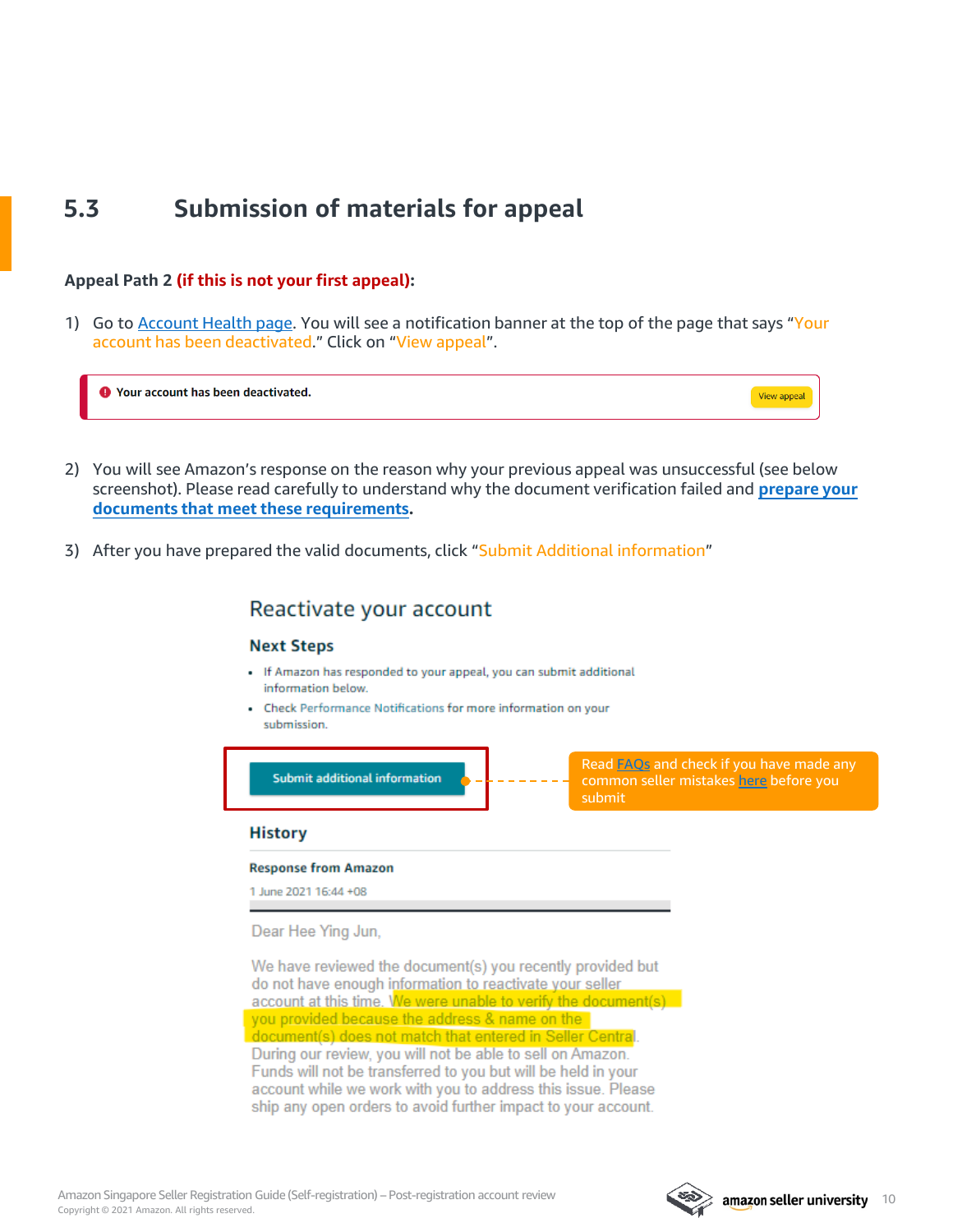## **5.3 Submission of materials for appeal**

#### **Appeal Path 2 (if this is not your first appeal):**

4) Referring to Amazon's response in your [Performance Notifications](https://sellercentral.amazon.sg/performance/notifications), please **describe the actions you have taken in the text box below** (e.g. "I have ensured all my personal details are accurate as reflected in my Amazon selling account") to re-appeal for your selling privileges. **You can use these [guidelines](https://sellercentral.amazon.sg/gp/help/201623610)**.

**Note:** Explain the issue as well as the steps that you have taken to prevent similar deactivations in the future. **You only have 3 appeal tries**. If unsure, share with us your document by writing in to [amazonsellersg@amazon.sg](mailto:amazonsellersg@amazon.sg) and we will assist you as soon as possible.

- 5) Next, upload the required documents that you have prepared and click **Submit** to appeal for reactivation:
	- **Utility Bill**
	- **Business License (if applicable or requested by Amazon)**
	- **Any other relevant supporting documents (if any)**

#### Reactivate your account

Submit additional information

- . If we are requesting more information, check Performance Notifications for the details required in your next submission and add them within the text hox below
- . If we are requesting additional documentation, please upload the documents and add a description for each document within the text box **helow**

| <b>Additional information</b>                                                 |                                                                                     |  |  |
|-------------------------------------------------------------------------------|-------------------------------------------------------------------------------------|--|--|
| Check your notification from Amazon on what information is required.          |                                                                                     |  |  |
|                                                                               |                                                                                     |  |  |
|                                                                               |                                                                                     |  |  |
|                                                                               |                                                                                     |  |  |
|                                                                               |                                                                                     |  |  |
|                                                                               |                                                                                     |  |  |
|                                                                               |                                                                                     |  |  |
|                                                                               |                                                                                     |  |  |
|                                                                               |                                                                                     |  |  |
|                                                                               |                                                                                     |  |  |
|                                                                               |                                                                                     |  |  |
| Add documents (Optional)                                                      |                                                                                     |  |  |
|                                                                               | These documents can be invoices, receipts, or letters of authorization from brands. |  |  |
| You can add up to 20 files.                                                   |                                                                                     |  |  |
|                                                                               |                                                                                     |  |  |
|                                                                               |                                                                                     |  |  |
|                                                                               |                                                                                     |  |  |
|                                                                               |                                                                                     |  |  |
| Drag files here or select file.                                               |                                                                                     |  |  |
| Accepted file types: Image (jpeg, gif, tiff, png), Document (pdf, docx, txt), |                                                                                     |  |  |
|                                                                               | Spreadsheet (xlsx, csv), Email (eml). Max size per file is 10MB, max total          |  |  |
|                                                                               | size per submission is 10MB.                                                        |  |  |
|                                                                               |                                                                                     |  |  |
|                                                                               |                                                                                     |  |  |
|                                                                               |                                                                                     |  |  |
| <b>Back</b>                                                                   | <b>Submit</b>                                                                       |  |  |
|                                                                               |                                                                                     |  |  |

Copyright © 2021 Amazon. All rights reserved. Amazon Singapore Seller Registration Guide (Self-registration) – Post-registration account review

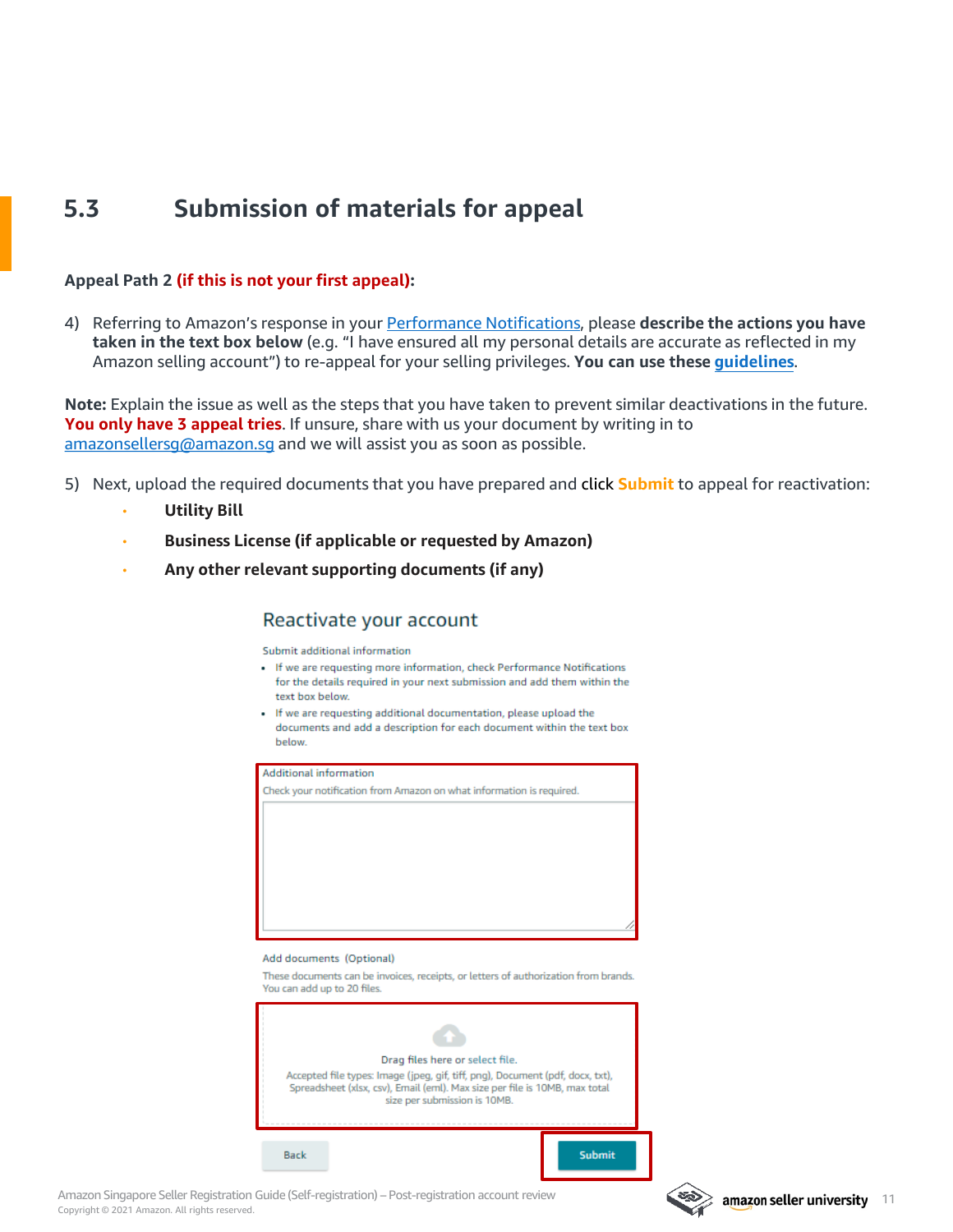## <span id="page-11-0"></span>**5.4 After appeal**

[Amazon will review the information that you submit as soon as possible. We will send our reply to Performance](https://sellercentral.amazon.sg/performance/notifications) Notifications in Seller Central.

If the Performance Notification that you receive requires that you re-submit updated documents, please read carefully the reasons for rejection and [file a new appeal following these steps](#page-7-0).

We recommend that you **send a new set of materials**, for example:

- Statements for pipeline or natural gas, electricity, water or Internet services during the past 3 months consecutively
- Alternatively, you can **submit other documentary proof** to help Amazon confirm that your **current business or residential address** is the same as that provided in Seller Central

#### **Please avoid:**

- **Repeated submission of files** before Amazon has sufficient time to review your appeal.
- Submission of **incomplete documents** or those that are hard to identify or that have been **tampered with or labeled or mobile screenshots**
- Submission of **expired** or **invalid** documents

#### **Note:**

Under normal circumstances you will receive the first e-mail reply within **two working days** of your submission of appeal documents. If **after five working days** you have not received a reply, you can **carry out second appeal**, attaching eligibility documents that you have previously submitted. **If you repeatedly send the same documents without waiting for five working days, or you send your appeal to Amazon through other channels, Amazon may identify your repeated appeals as spam mail and not reply you earlier.**

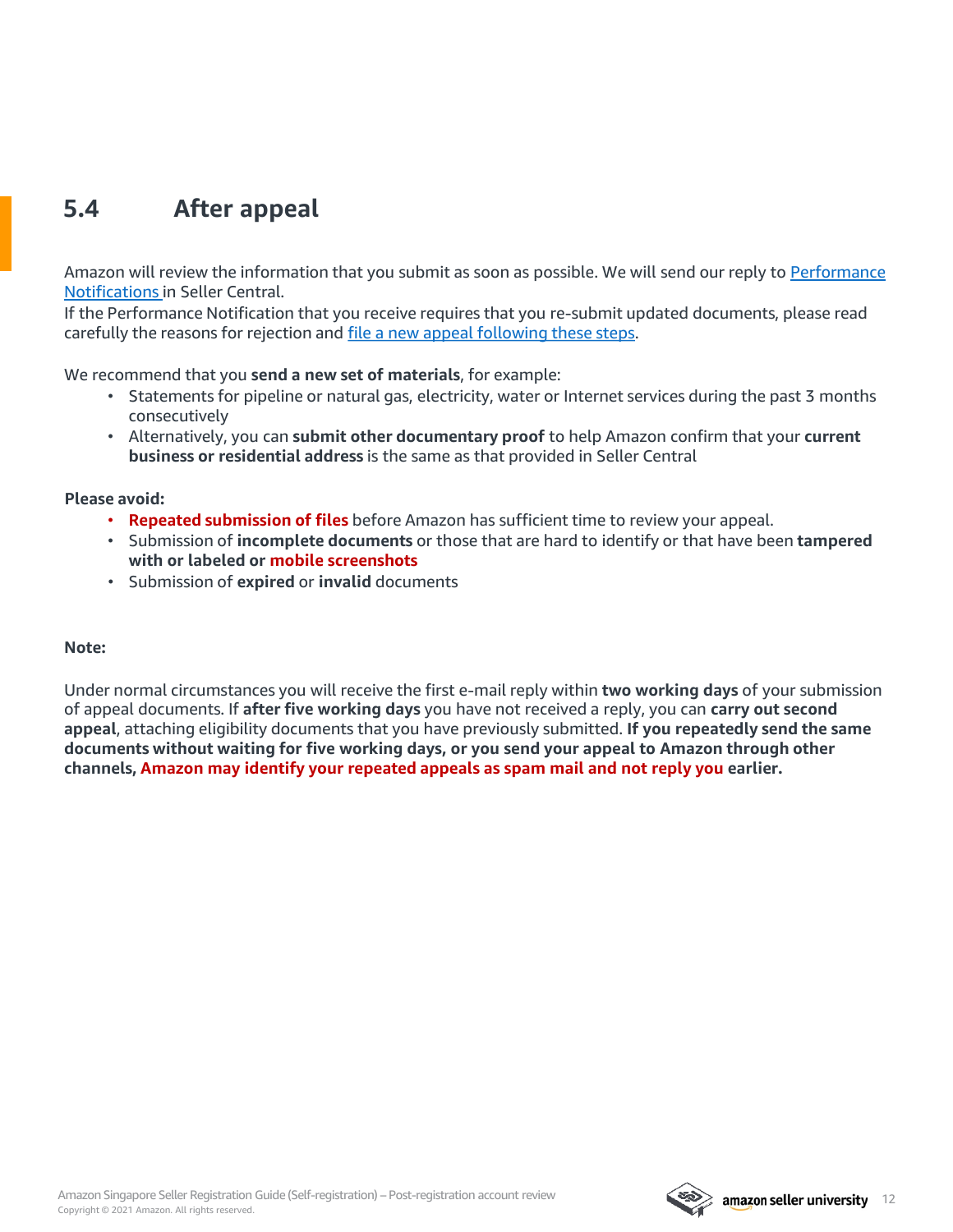### <span id="page-12-0"></span>**5.5 FAQ on account review**

#### **Q1: What is Amazon Seller Code of Conduct?**

All Sellers must abide by the following codes:

- Always provide correct information to Amazon and our buyers
- Act fairly and do not abuse Amazon functions or services
- Do not harm the interest of other Sellers or their products/rating or abuse them
- Do not attempt to influence buyers' rating, feedback and review
- Do not issue unsolicited or inappropriate communication
- Contact buyers only through buyer-seller messaging service
- Do not attempt to circumvent Amazon's sales process
- Operate multiple "Selling on Amazon" accounts without Amazon's permission
- If you violate the Code of Conduct or any other Amazon policy, Amazon may take the appropriate measures against your account such as cancellation of your product, or suspension or forfeiture of payment or revocation of your right to sell products.
- For more details on the policies, please refer to https://sellercentral.amazon.sq/qp/help/201623610 or search on Seller Central, "Selling Policies and Seller Code of Conduct".

#### **Q2: What should I do if I do not have public utilities statements under my name or if there are no statements for my office to which I have just moved?**

Please provide detailed evidence to help Amazon understand the relationship between you and the individual with whom public utilities are registered. For example you can provide the following as supplementary evidence for review by relevant department:

- **Color photograph/color scan of household registration book**: Applies to situations in which the legal representative and the person in the statement are registered under the same household
- **Marriage certificate**: Applies to situations where the legal representative and the individual in the statement are husband and wife
- **VAT invoice for water, electricity and gas:** If you are unable to provide statements containing the address that you provided to Seller Central, you can submit statements for water, electricity and gas for an address attaching VAT invoices for such utilities for address including that provided to Seller Central.

#### **Q3: When can I receive Amazon's reply?**

Amazon will review information that you submit as soon as possible. Thank you for your patience. Please do not submit appeal repeatedly while you are waiting.

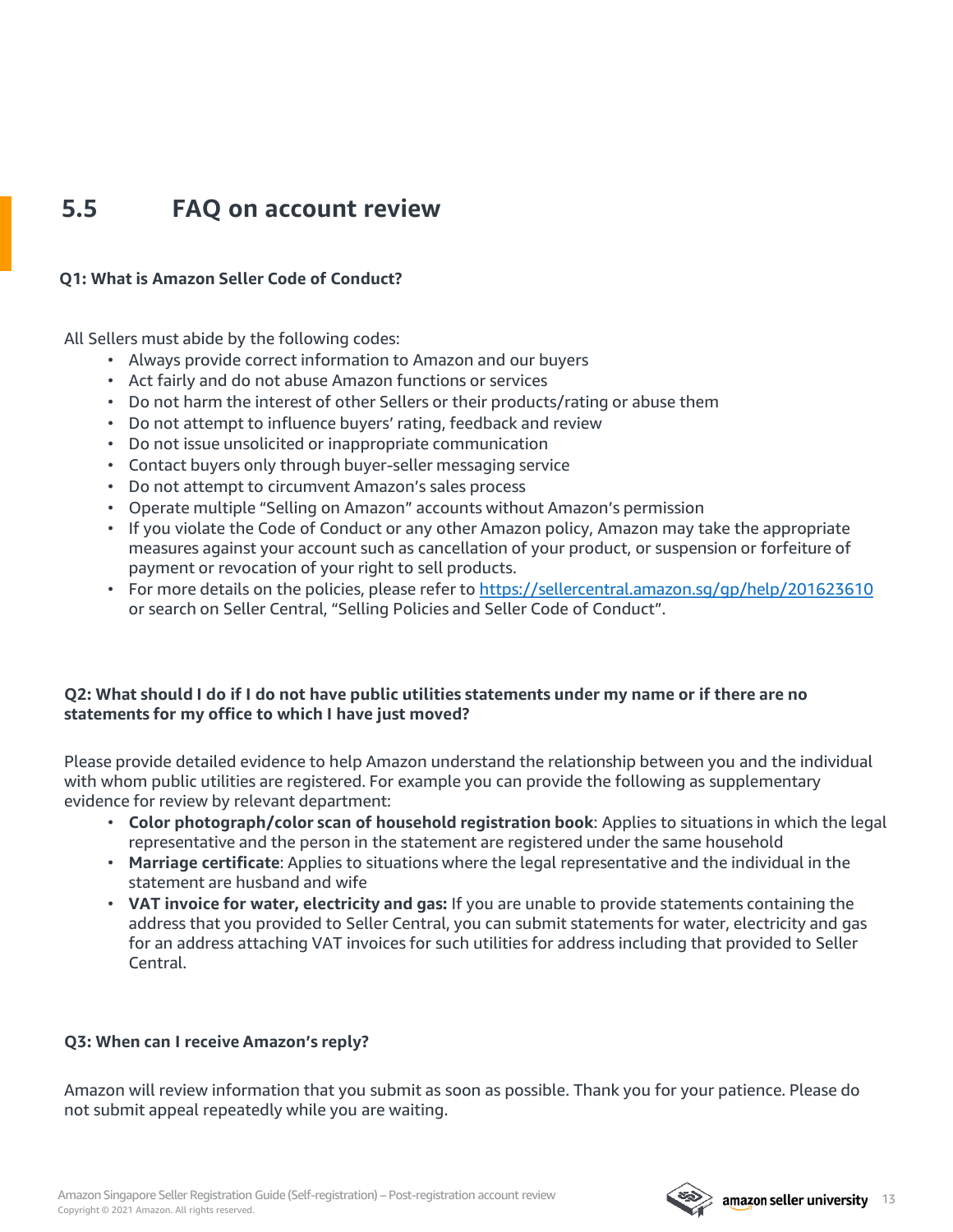#### **Q4: Do I need to submit business license? Are credit card statements required?**

If the reply that you receive expressly states that such information is required, please provide it accordingly. Otherwise, such documents are not essential.

#### **Q5: Is account review necessary? Will there be a second review even if I passed the first one?**

It depends on the materials that you submit. After passing review, Amazon may decide whether or not to have a second review based on the performance of your operation.